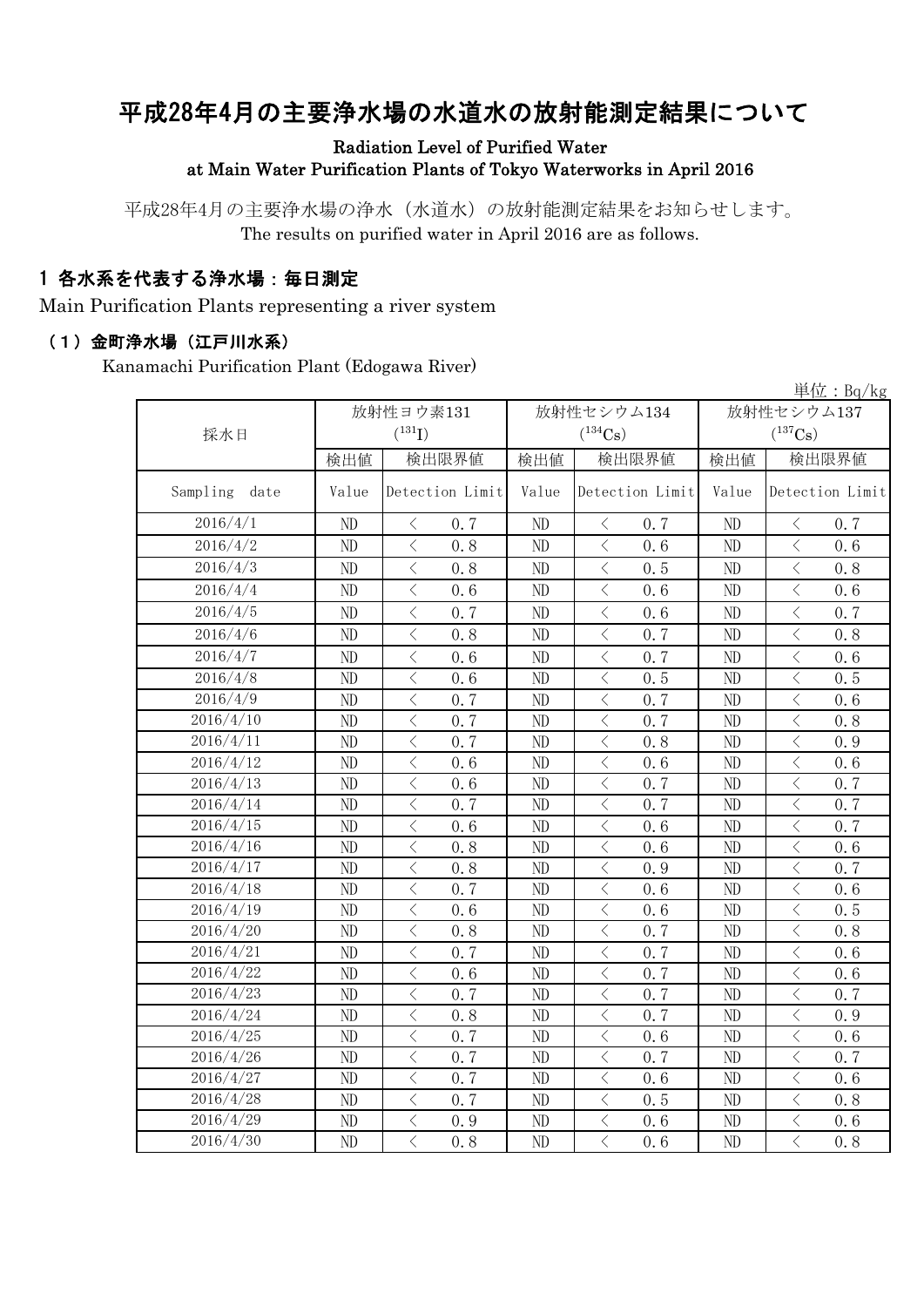## (2)朝霞浄水場 (荒川水系)

Asaka Purification Plant (Arakawa River)

単位:Bq/kg

| 採水日              |          | 放射性ヨウ素131<br>$(^{131}I)$                        |          | 放射性セシウム134<br>$(^{134}Cs)$                      | 放射性セシウム137<br>$(^{137}Cs)$ |                                         |  |
|------------------|----------|-------------------------------------------------|----------|-------------------------------------------------|----------------------------|-----------------------------------------|--|
|                  | 検出値      | 検出限界値                                           | 検出値      | 検出限界値                                           | 検出値                        | 検出限界値                                   |  |
| Sampling<br>date | Value    | Detection Limit                                 | Value    | Detection Limit                                 | Value                      | Detection Limit                         |  |
| 2016/4/1         | ND       | $\langle$<br>0.6                                | ND       | $\big\langle$<br>0.8                            | ND                         | $\langle$<br>0.7                        |  |
| 2016/4/2         | ND       | $\overline{\left\langle \right\rangle }$<br>0.8 | ND       | $\overline{\left\langle \right\rangle }$<br>0.6 | N <sub>D</sub>             | $\langle$<br>0.6                        |  |
| 2016/4/3         | ND       | $\lt$<br>0.8                                    | ND       | $\lt$<br>0.8                                    | ND                         | 0.7<br>$\lt$                            |  |
| 2016/4/4         | ND       | $\hspace{0.1mm} <\hspace{0.1mm}$<br>0.6         | ND       | $\hspace{0.5cm}\big\langle$<br>0.7              | ND                         | $\hspace{0.1mm} <\hspace{0.1mm}$<br>0.8 |  |
| 2016/4/5         | ND       | $\,$ $\,$ $\,$<br>0.7                           | ND       | $\overline{\left\langle \right\rangle }$<br>0.5 | ND                         | $\langle$<br>0.6                        |  |
| 2016/4/6         | ND       | $\langle$<br>0.7                                | ND       | $\overline{\left\langle \right\rangle }$<br>0.6 | ND                         | $\langle$<br>0.6                        |  |
| 2016/4/7         | ND       | $\langle$<br>0.7                                | ND       | $\lt$<br>0.6                                    | ND                         | $\lt$<br>0.7                            |  |
| 2016/4/8         | ND       | $\langle$<br>0.8                                | ND       | $\lt$<br>0.6                                    | N <sub>D</sub>             | $\langle$<br>0.7                        |  |
| 2016/4/9         | ND       | $\langle$<br>0.8                                | ND       | $\lt$<br>0.8                                    | ND                         | $\langle$<br>0.7                        |  |
| 2016/4/10        | ND       | $\langle$<br>0.6                                | ND       | $\overline{\left\langle \right\rangle }$<br>0.7 | ND                         | $\lt$<br>0.6                            |  |
| 2016/4/11        | ND       | $\lt$<br>0.6                                    | ND       | $\lt$<br>0.6                                    | ND                         | $\lt$<br>0.6                            |  |
| 2016/4/12        | ND       | $\langle$<br>0, 6                               | $\rm ND$ | $\lt$<br>0.6                                    | $\rm ND$                   | $\lt$<br>0.7                            |  |
| 2016/4/13        | ND       | $\langle$<br>0.6                                | ND       | $\langle$<br>0.8                                | ND                         | $\langle$<br>0.6                        |  |
| 2016/4/14        | ND       | $\overline{\left\langle \right\rangle }$<br>0.6 | ND       | $\overline{\left\langle \right\rangle }$<br>0.6 | ND                         | $\langle$<br>0.7                        |  |
| 2016/4/15        | ND       | $\overline{\left\langle \right\rangle }$<br>0.6 | ND       | $\langle$<br>0.6                                | ND                         | $\langle$<br>0.7                        |  |
| 2016/4/16        | ND       | $\langle$<br>0.8                                | ND       | $\lt$<br>0.8                                    | ND                         | $\langle$<br>0.6                        |  |
| 2016/4/17        | ND       | $\langle$<br>0.7                                | ND       | $\lt$<br>0.8                                    | ND                         | $\langle$<br>0.6                        |  |
| 2016/4/18        | ND       | $\lt$<br>0, 6                                   | ND       | $\langle$<br>0, 7                               | N <sub>D</sub>             | $\lt$<br>0.6                            |  |
| 2016/4/19        | ND       | $\, < \,$<br>0.7                                | ND       | $\lt$<br>0.6                                    | ND                         | $\lt$<br>0.6                            |  |
| 2016/4/20        | ND       | $\langle$<br>0.7                                | ND       | $\overline{\left\langle \right\rangle }$<br>0.6 | ND                         | $\langle$<br>0.7                        |  |
| 2016/4/21        | ND       | $\langle$<br>0.8                                | ND       | $\lt$<br>0.5                                    | ND                         | $\lt$<br>0.8                            |  |
| 2016/4/22        | ND       | $\overline{\left\langle \right\rangle }$<br>0.6 | ND       | $\overline{\left\langle \right\rangle }$<br>0.7 | ND                         | $\langle$<br>0.8                        |  |
| 2016/4/23        | ND       | $\overline{\left\langle \right\rangle }$<br>0.7 | ND       | $\langle$<br>0.6                                | ND                         | $\langle$<br>0.7                        |  |
| 2016/4/24        | ND       | $\langle$<br>0.6                                | ND       | $\overline{\left\langle \right\rangle }$<br>0.7 | ND                         | $\,$ $\,$ $\,$<br>0.7                   |  |
| 2016/4/25        | ND       | $\langle$<br>0.8                                | ND       | $\overline{\left\langle \right\rangle }$<br>0.7 | ND                         | $\langle$<br>0.7                        |  |
| 2016/4/26        | ND       | $\langle$<br>0.6                                | ND       | $\langle$<br>0.7                                | ND                         | $\langle$<br>0.6                        |  |
| 2016/4/27        | ND       | $\lt$<br>0.6                                    | ND       | $\lt$<br>0.7                                    | ND                         | $\lt$<br>0.7                            |  |
| 2016/4/28        | $\rm ND$ | $\langle$<br>0.6                                | ND       | 0.6<br>$\lt$                                    | ND                         | $\,$ $\,$ $\,$<br>0.6                   |  |
| 2016/4/29        | ND       | $\langle$<br>0.8                                | $\rm ND$ | $\lt$<br>0.8                                    | ND                         | $\langle$<br>0.8                        |  |
| 2016/4/30        | ND       | $\overline{\left\langle \right\rangle }$<br>0.8 | ND       | $\overline{\left\langle \right\rangle }$<br>0.7 | ND                         | $\langle$<br>0.7                        |  |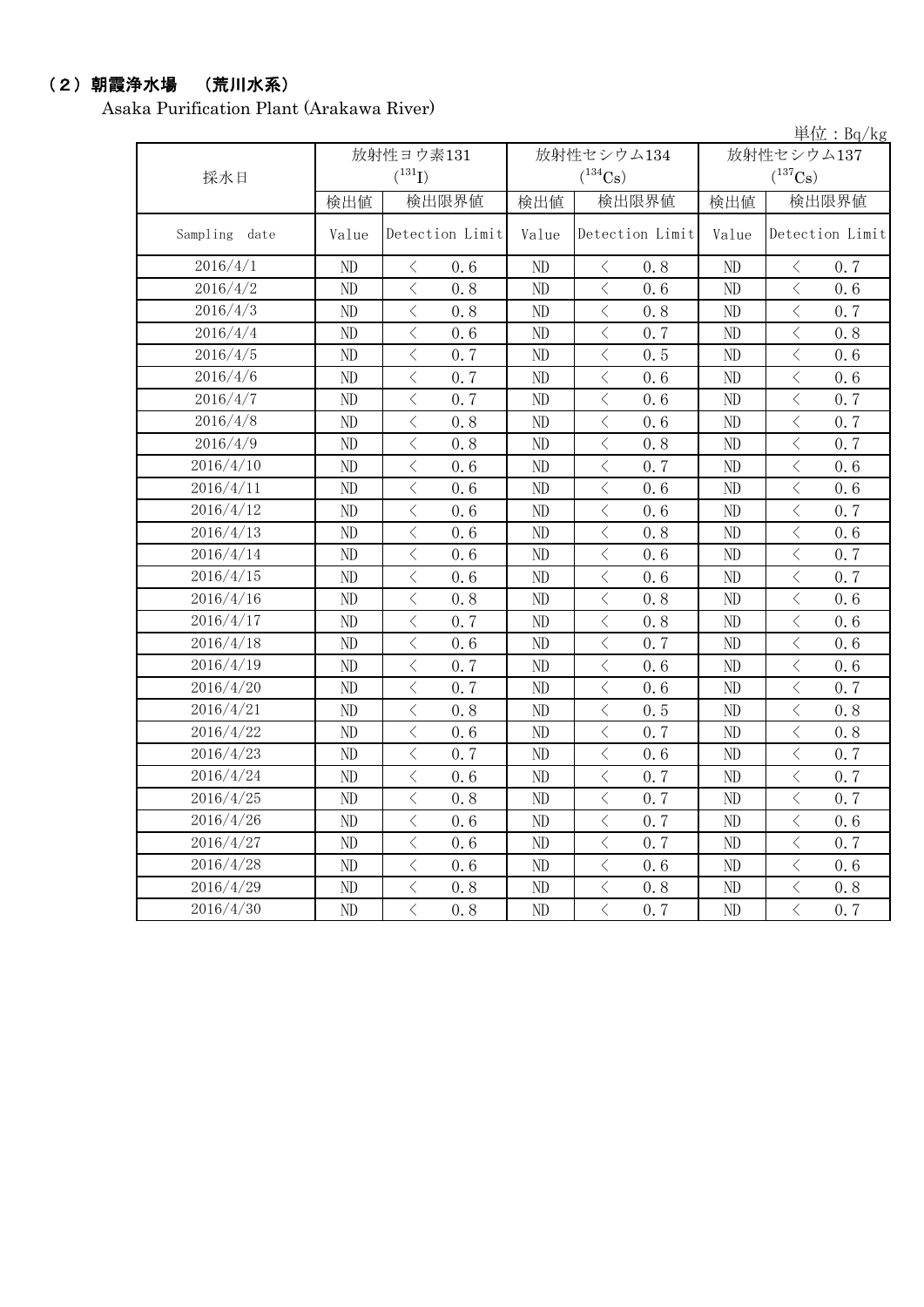## (3)小作浄水場 (多摩川水系)

Ozaku Purification Plant (Tamagawa River)

|               |       |                                                 |          |                                    |            | 単位: Bq/kg                                        |  |
|---------------|-------|-------------------------------------------------|----------|------------------------------------|------------|--------------------------------------------------|--|
|               |       | 放射性ヨウ素131                                       |          | 放射性セシウム134                         | 放射性セシウム137 |                                                  |  |
| 採水日           |       | $(^{131}I)$                                     |          | $(^{134}Cs)$                       |            | $(^{137}Cs)$                                     |  |
|               | 検出値   | 検出限界値                                           | 検出値      | 検出限界値                              | 検出値        | 検出限界値                                            |  |
| Sampling date | Value | Detection Limit                                 | Value    | Detection Limit                    | Value      | Detection Limit                                  |  |
| 2016/4/1      | ND    | $\langle$<br>0.6                                | $\rm ND$ | $\langle$<br>0.7                   | ND         | 0.6<br>$\langle$                                 |  |
| 2016/4/2      | ND    | $\langle$<br>0.9                                | ND       | $\langle$<br>0.7                   | ND         | $\langle$<br>0.7                                 |  |
| 2016/4/3      | ND    | $\overline{\langle}$<br>0.7                     | ND       | $\langle$<br>0.7                   | ND         | $\overline{\left\langle \right\rangle }$<br>0.7  |  |
| 2016/4/4      | ND    | $\overline{\left\langle \right\rangle }$<br>0.7 | ND       | $\langle$<br>0.6                   | ND         | $\langle$<br>0.7                                 |  |
| 2016/4/5      | ND    | $\,$ $\,$ $\,$<br>0.7                           | ND       | $\lt$<br>0.7                       | ND         | $\lt$<br>0.6                                     |  |
| 2016/4/6      | ND    | $\overline{\left\langle \right\rangle }$<br>0.6 | ND       | $\,$ $\,$ $\,$<br>0.7              | ND         | $\langle$<br>0.6                                 |  |
| 2016/4/7      | ND    | $\,$ $\,$ $\,$<br>0.6                           | ND       | $\hspace{0.1mm}\big\langle$<br>0.7 | ND         | $\hspace{0.5cm} <$<br>0.7                        |  |
| 2016/4/8      | ND    | $\,$ $\,$ $\,$<br>0.7                           | ND       | $\langle$<br>0.8                   | ND         | $\langle$<br>0.7                                 |  |
| 2016/4/9      | ND    | $\lt$<br>0.7                                    | ND       | $\langle$<br>0.6                   | ND         | $\, \big\langle \,$<br>0.7                       |  |
| 2016/4/10     | ND    | $\langle$<br>0.7                                | ND       | $\langle$<br>0.6                   | $\rm ND$   | $\lt$<br>0.9                                     |  |
| 2016/4/11     | ND    | $\lt$<br>0.7                                    | ND       | $\langle$<br>0.7                   | ND         | $\lt$<br>0.7                                     |  |
| 2016/4/12     | ND    | $\langle$<br>0.7                                | ND       | $\langle$<br>0.6                   | ND         | $\langle$<br>0.7                                 |  |
| 2016/4/13     | ND    | $\overline{\left\langle \right\rangle }$<br>0.7 | ND       | $\,$ $\,$ $\,$<br>0.8              | ND         | $\langle$<br>0.7                                 |  |
| 2016/4/14     | ND    | $\overline{\left\langle \right\rangle }$<br>0.7 | ND       | $\,$ $\,$ $\,$<br>0.8              | ND         | $\langle$<br>0.6                                 |  |
| 2016/4/15     | ND    | $\overline{\left\langle \right\rangle }$<br>0.6 | ND       | $\,$ $\,$ $\,$<br>0.7              | ND         | $\,$ $\,$ $\,$<br>0.7                            |  |
| 2016/4/16     | ND    | $\overline{\left\langle \right\rangle }$<br>0.7 | ND       | $\overline{\langle}$<br>0.5        | ND         | $\overline{\left\langle \right\rangle }$<br>0, 7 |  |
| 2016/4/17     | ND    | $\,$ $\,$ $\,$<br>0.7                           | ND       | $\langle$<br>0.7                   | ND         | $\,$ $\,$ $\,$<br>0.7                            |  |
| 2016/4/18     | ND    | $\,$ $\,$ $\,$<br>0.6                           | ND       | $\langle$<br>0.7                   | $\rm ND$   | $\lt$<br>0.7                                     |  |
| 2016/4/19     | ND    | $\,$ $\,$ $\,$<br>0.7                           | ND       | $\lt$<br>0.7                       | ND         | $\lt$<br>0.7                                     |  |
| 2016/4/20     | ND    | $\langle$<br>0.7                                | ND       | $\,$ $\,$ $\,$<br>0.6              | ND         | $\,$ $\,$ $\,$<br>0.7                            |  |
| 2016/4/21     | ND    | $\,$ $\,$ $\,$<br>0.7                           | ND       | $\lt$<br>0.5                       | ND         | $\,$ $\,$ $\,$<br>0.8                            |  |
| 2016/4/22     | ND    | $\lt$<br>0.6                                    | ND       | $\langle$<br>0.7                   | ND         | $\lt$<br>0.7                                     |  |
| 2016/4/23     | ND    | $\langle$<br>0.8                                | ND       | $\, \big\langle \,$<br>0.7         | ND         | $\langle$<br>0.6                                 |  |
| 2016/4/24     | ND    | $\lt$<br>0.8                                    | ND       | $\langle$<br>0.5                   | ND         | $\lt$<br>0.7                                     |  |
| 2016/4/25     | ND    | $\langle$<br>0.6                                | ND       | $\langle$<br>0.7                   | ND         | $\langle$<br>0.6                                 |  |
| 2016/4/26     | ND    | $\lt$<br>0.7                                    | ND       | $\lt$<br>0.7                       | ND         | $\lt$<br>0.8                                     |  |
| 2016/4/27     | ND    | $\overline{\left\langle \right\rangle }$<br>0.7 | ND       | $\langle$<br>0.6                   | ND         | $\langle$<br>0.7                                 |  |
| 2016/4/28     | ND    | $\overline{\left\langle \right\rangle }$<br>0.8 | ND       | $\,$ $\,$ $\,$<br>0.6              | ND         | $\langle$<br>0.7                                 |  |
| 2016/4/29     | ND    | $\,$ $\,$ $\,$<br>1                             | ND       | $\langle$<br>0.7                   | ND         | $\langle$<br>0.8                                 |  |
| 2016/4/30     | ND    | $\overline{\left\langle \right\rangle }$<br>0.8 | ND       | $\overline{\langle}$<br>0.7        | ND         | $\overline{\langle}$<br>0.6                      |  |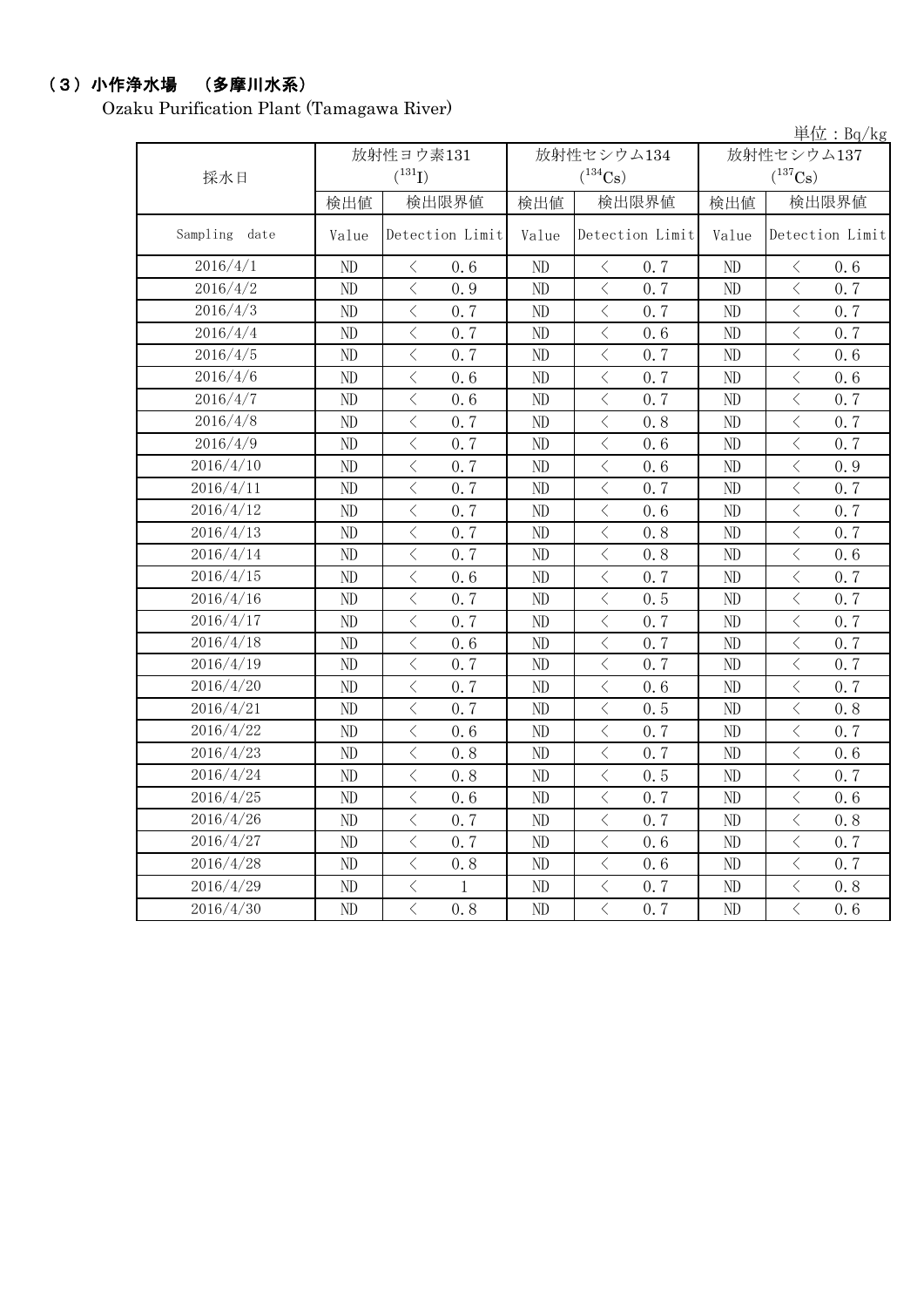## (4)東村山浄水場 (多摩川・荒川水系)

Higashi-murayama Purification Plant (Tamagawa・Arakawa River)

|                  |       |                                    | 単位: $Bq/kg$ |                            |       |                                                                                                               |
|------------------|-------|------------------------------------|-------------|----------------------------|-------|---------------------------------------------------------------------------------------------------------------|
|                  |       | 放射性ヨウ素131                          |             | 放射性セシウム134                 |       | 放射性セシウム137                                                                                                    |
| 採水日              |       | $(^{131}I)$                        |             | $(^{134}Cs)$               |       | $(^{137}Cs)$                                                                                                  |
|                  | 検出値   | 検出限界値                              | 検出値         | 検出限界値                      | 検出値   | 検出限界値                                                                                                         |
| Sampling<br>date | Value | Detection Limit                    | Value       | Detection Limit            | Value | Detection Limit                                                                                               |
| 2016/4/1         | ND    | $\langle$<br>0.9                   | $\rm ND$    | $\lt$<br>0.9               | ND    | 0.9<br>$\lt$                                                                                                  |
| 2016/4/2         | ND    | $\lt$<br>0.8                       | ND          | $\langle$<br>0.7           | ND    | $\langle$<br>0.6                                                                                              |
| 2016/4/3         | ND    | $\lt$<br>0.6                       | ND          | $\langle$<br>0.7           | ND    | $\,$ $\,$ $\,$<br>0.8                                                                                         |
| 2016/4/4         | ND    | $\langle$<br>0.6                   | ND          | $\,$ $\,$ $\,$<br>0.7      | ND    | $\overline{\left\langle \right\rangle }$<br>0.8                                                               |
| 2016/4/5         | ND    | $\langle$<br>0.7                   | $\rm ND$    | $\langle$<br>0.6           | ND    | $\langle$<br>0.6                                                                                              |
| 2016/4/6         | ND    | $\langle$<br>0.7                   | ND          | $\langle$<br>0.7           | ND    | $\langle$<br>0.9                                                                                              |
| 2016/4/7         | ND    | $\, <\,$<br>0.7                    | ND          | $\langle$<br>0.6           | ND    | $\hspace{0.1mm}\mathopen{\begin{array}{c}\mathopen{\fbox{$\scriptstyle<\}}\end{array}}\hspace{-0.1mm}$<br>0.8 |
| 2016/4/8         | ND    | 0.7<br>$\, <\,$                    | ND          | 0.5<br>$\langle$           | ND    | $\langle$<br>0.7                                                                                              |
| 2016/4/9         | ND    | $\,$ $\,$ $\,$<br>0.8              | ND          | $\langle$<br>0.5           | ND    | $\,<\,$<br>0.7                                                                                                |
| 2016/4/10        | ND    | $\hspace{0.5cm}\big\langle$<br>0.8 | ND          | $\langle$<br>0.7           | ND    | $\hspace{0.5cm}\big\langle$<br>0.8                                                                            |
| 2016/4/11        | ND    | $\,$ $\,$ $\,$<br>0.7              | ND          | $\langle$<br>0.7           | ND    | $\overline{\left\langle \right\rangle }$<br>0.7                                                               |
| 2016/4/12        | ND    | $\,$ $\,$ $\,$<br>0.6              | ND          | $\langle$<br>0.6           | ND    | $\,<\,$<br>0.6                                                                                                |
| 2016/4/13        | ND    | $\langle$<br>0.7                   | ND          | $\langle$<br>0.6           | ND    | $\langle$<br>0.7                                                                                              |
| 2016/4/14        | ND    | $\langle$<br>0.7                   | $\rm ND$    | $\langle$<br>0.6           | ND    | $\,$ $\,$ $\,$<br>0.7                                                                                         |
| 2016/4/15        | ND    | $\lt$<br>0.6                       | ND          | $\langle$<br>0.7           | ND    | $\,$ $\,$ $\,$<br>0.7                                                                                         |
| 2016/4/16        | ND    | $\,$ $\,$ $\,$<br>0.8              | $\rm ND$    | 0.7<br>$\langle$           | ND    | $\,$ $\,$ $\,$<br>0.7                                                                                         |
| 2016/4/17        | ND    | $\langle$<br>0.7                   | ND          | $\langle$<br>0.8           | ND    | $\langle$<br>0.7                                                                                              |
| 2016/4/18        | ND    | $\langle$<br>0.6                   | ND          | $\langle$<br>0.8           | ND    | $\langle$<br>0.6                                                                                              |
| 2016/4/19        | ND    | $\langle$<br>0.7                   | $\rm ND$    | $\langle$<br>0.5           | ND    | $\,$ $\,$ $\,$<br>0.7                                                                                         |
| 2016/4/20        | ND    | $\langle$<br>0.7                   | ND          | $\langle$<br>0.9           | ND    | $\langle$<br>0.7                                                                                              |
| 2016/4/21        | ND    | $\langle$<br>0.7                   | ND          | $\langle$<br>0.7           | ND    | $\langle$<br>0.7                                                                                              |
| 2016/4/22        | ND    | $\langle$<br>0.7                   | ND          | $\langle$<br>0.5           | ND    | $\,$ $\,$ $\,$<br>0.6                                                                                         |
| 2016/4/23        | ND    | $\langle$<br>0.8                   | $\rm ND$    | $\langle$<br>0.7           | ND    | $\langle$<br>0.7                                                                                              |
| 2016/4/24        | ND    | $\langle$<br>0.8                   | ND          | $\langle$<br>0.6           | ND    | $\langle$<br>0.8                                                                                              |
| 2016/4/25        | ND    | $\langle$<br>0.6                   | ND          | $\,$ $\,$ $\,$<br>0.6      | ND    | $\langle$<br>0.6                                                                                              |
| 2016/4/26        | ND    | $\mathord{<}$<br>0.6               | ND          | $\, \big\langle \,$<br>0.6 | ND    | 0.6<br>$\lt$                                                                                                  |
| 2016/4/27        | ND    | $\langle$<br>0.5                   | ND          | $\langle$<br>0.8           | ND    | $\hspace{0.1mm} <\hspace{0.1mm}$<br>0.7                                                                       |
| 2016/4/28        | ND    | $\mathord{<}$<br>0.6               | ND          | $\, \big\langle \,$<br>0.6 | ND    | $\hspace{0.1mm}\mathopen{\begin{array}{c}\mathopen{\fbox{$\scriptstyle<\}}\end{array}}\hspace{-0.1mm}$<br>0.6 |
| 2016/4/29        | ND    | $\, <\,$<br>0.8                    | ND          | $\langle$<br>0.5           | ND    | $\, <\,$<br>0.7                                                                                               |
| 2016/4/30        | ND    | $\langle$<br>0, 8                  | ND          | $\big\langle$<br>0.6       | ND    | $\, \big\langle \,$<br>0, 7                                                                                   |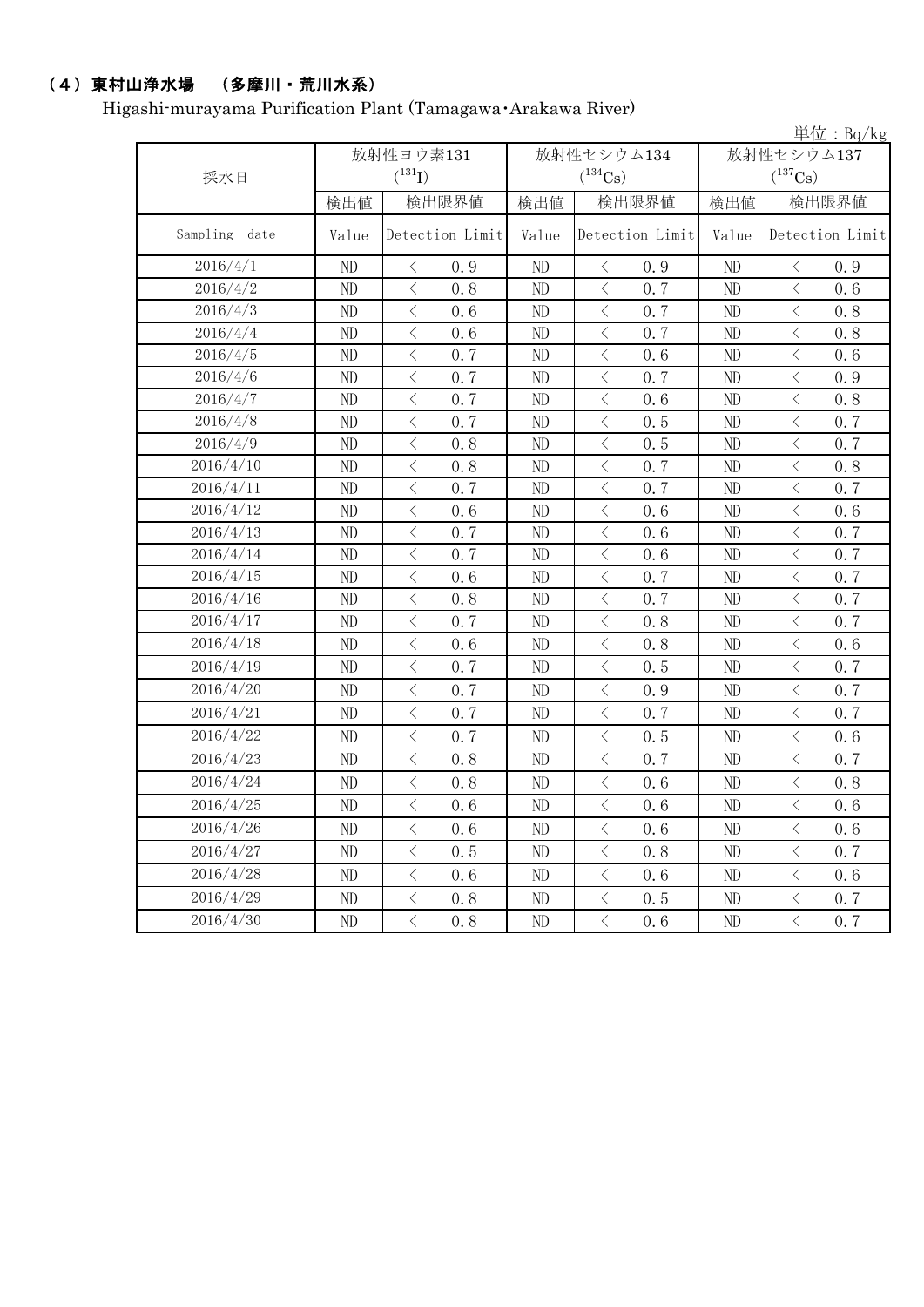# (5)長沢浄水場 (相模川水系)

Nagasawa Purification Plant (Sagamigawa River)

|               |       |                                                  |                |                                                 |                | $\frac{\dot{\mathbb{H}}\dot{\mathbb{G}} : \mathbb{B}q/\mathrm{kg}}{R}$ |  |
|---------------|-------|--------------------------------------------------|----------------|-------------------------------------------------|----------------|------------------------------------------------------------------------|--|
|               |       | 放射性ヨウ素131                                        |                | 放射性セシウム134                                      | 放射性セシウム137     |                                                                        |  |
| 採水日           |       | $(^{131}I)$                                      |                | $(^{134}Cs)$                                    |                | $(^{137}Cs)$                                                           |  |
|               | 検出値   | 検出限界値                                            | 検出値            | 検出限界値                                           |                | 検出限界値                                                                  |  |
| Sampling date | Value | Detection Limit                                  | Value          | Detection Limit                                 | Value          | Detection Limit                                                        |  |
| 2016/4/1      | ND    | $\langle$<br>0.7                                 | ND             | $\langle$<br>0.7                                | ND             | $\, \big\langle \,$<br>0.7                                             |  |
| 2016/4/2      | ND    | $\langle$<br>0.7                                 | N <sub>D</sub> | $\langle$<br>0.6                                | ND             | $\langle$<br>0, 6                                                      |  |
| 2016/4/3      | ND    | $\bigg\langle$<br>0.6                            | ND             | $\, <\,$<br>0.8                                 | ND             | $\, \big\langle \,$<br>0.7                                             |  |
| 2016/4/4      | ND    | $\langle$<br>0.6                                 | ND             | $\, <\,$<br>0.6                                 | ND             | $\, \big\langle \,$<br>0.7                                             |  |
| 2016/4/5      | ND    | $\,$ $\,$ $\,$<br>0.6                            | ND             | $\lt$<br>0.6                                    | ND             | $\,$ $\,$ $\,$<br>0.6                                                  |  |
| 2016/4/6      | ND    | $\langle$<br>0.7                                 | ND             | $\,$ $\,$ $\,$<br>0.7                           | ND             | $\langle$<br>0.9                                                       |  |
| 2016/4/7      | ND    | $\lt$<br>0.7                                     | ND             | $\lt$<br>0.5                                    | ND             | $\lt$<br>0.7                                                           |  |
| 2016/4/8      | ND    | $\langle$<br>0.6                                 | ND             | $\langle$<br>0.6                                | N <sub>D</sub> | $\langle$<br>0.6                                                       |  |
| 2016/4/9      | ND    | $\, \big\langle \,$<br>0.8                       | ND             | $\langle$<br>0.7                                | ND             | $\, \big\langle \,$<br>0.8                                             |  |
| 2016/4/10     | ND    | $\langle$<br>0.7                                 | ND             | $\langle$<br>0.6                                | ND             | $\overline{\left\langle \right\rangle }$<br>0.7                        |  |
| 2016/4/11     | ND    | $\langle$<br>0.6                                 | ND             | $\langle$<br>0.6                                | ND             | $\langle$<br>0.7                                                       |  |
| 2016/4/12     | ND    | $\lt$<br>0, 6                                    | ND             | $\langle$<br>0.6                                | ND             | $\lt$<br>0, 6                                                          |  |
| 2016/4/13     | ND    | $\,$ $\,$ $\,$<br>0.6                            | ND             | $\lt$<br>0.8                                    | ND             | $\,$ $\,$ $\,$<br>0.7                                                  |  |
| 2016/4/14     | ND    | $\langle$<br>0.6                                 | ND             | 0.6<br>$\lt$                                    | ND             | $\langle$<br>0.8                                                       |  |
| 2016/4/15     | ND    | $\langle$<br>0.7                                 | ND             | $\langle$<br>0.7                                | ND             | $\lt$<br>0.7                                                           |  |
| 2016/4/16     | ND    | $\langle$<br>0.7                                 | ND             | $\lt$<br>0.9                                    | ND             | $\,$ $\,$ $\,$<br>0.6                                                  |  |
| 2016/4/17     | ND    | $\langle$<br>0.7                                 | ND             | $\langle$<br>0.7                                | ND             | $\lt$<br>0.8                                                           |  |
| 2016/4/18     | ND    | $\langle$<br>0.7                                 | ND             | $\overline{\left\langle \right\rangle }$<br>0.6 | ND             | $\langle$<br>0.6                                                       |  |
| 2016/4/19     | ND    | $\langle$<br>0.7                                 | ND             | $\langle$<br>0.7                                | ND             | $\langle$<br>0.8                                                       |  |
| 2016/4/20     | ND    | $\overline{\left\langle \right\rangle }$<br>0.7  | ND             | $\langle$<br>0.5                                | ND             | $\lt$<br>0.7                                                           |  |
| 2016/4/21     | ND    | $\lt$<br>0.7                                     | ND             | $\langle$<br>0.5                                | ND             | $\lt$<br>0.8                                                           |  |
| 2016/4/22     | ND    | $\overline{\left\langle \right\rangle }$<br>0.7  | ND             | $\langle$<br>0.6                                | ND             | $\langle$<br>0.7                                                       |  |
| 2016/4/23     | ND    | $\overline{\left\langle \right\rangle }$<br>0.7  | ND             | $\overline{\left\langle \right\rangle }$<br>0.7 | ND             | $\overline{\left\langle \right\rangle }$<br>0.7                        |  |
| 2016/4/24     | ND    | $\overline{\left\langle \right\rangle }$<br>0.7  | ND             | $\langle$<br>0.7                                | ND             | $\overline{\left\langle \right\rangle }$<br>0.8                        |  |
| 2016/4/25     | ND    | $\overline{\left\langle \right\rangle }$<br>0, 6 | ND             | $\langle$<br>0.5                                | ND             | $\overline{\left\langle \right\rangle }$<br>0.7                        |  |
| 2016/4/26     | ND    | $\overline{\left\langle \right\rangle }$<br>0, 6 | ND             | $\langle$<br>0, 6                               | ND             | $\overline{\left\langle \right\rangle }$<br>0.6                        |  |
| 2016/4/27     | ND    | $\langle$<br>0.7                                 | ND             | $\langle$<br>0.6                                | ND             | $\overline{\left\langle \right\rangle }$<br>0.7                        |  |
| 2016/4/28     | ND    | $\langle$<br>0.6                                 | ND             | $\lt$<br>0.6                                    | ND             | $\langle$<br>0.8                                                       |  |
| 2016/4/29     | ND    | $\lt$<br>0.9                                     | ND             | $\langle$<br>0.6                                | ND             | $\lt$<br>0.7                                                           |  |
| 2016/4/30     | ND    | $\langle$<br>0.8                                 | ND             | $\overline{\left\langle \right\rangle }$<br>0.6 | ND             | $\langle$<br>0.6                                                       |  |